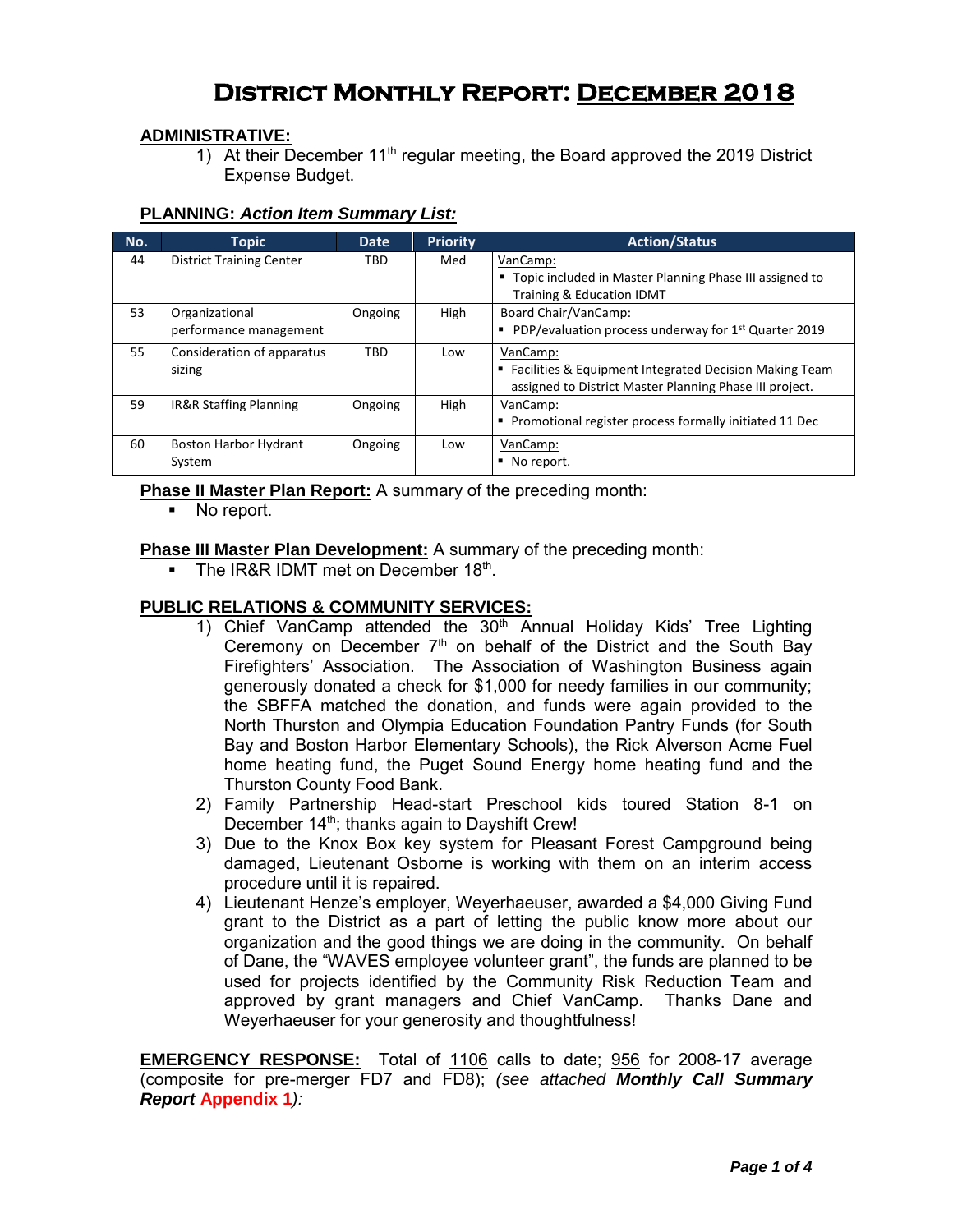1) **Type of responses** for the month of December:

|                | <b>Fire</b> | <b>ALS</b> | <b>BLS</b> | <b>Pub Svc</b> | False | Total |
|----------------|-------------|------------|------------|----------------|-------|-------|
| 2018 In FD8    |             | 30         | 40         | 19             |       | 95    |
| 2018 Total     | 10          | 34         | 48         | 21             |       | 119   |
| 2017 (Total)   |             | 69         | (Tot EMS)  |                |       | 82    |
| Average NOTE 1 |             | 64         | (Tot EMS)  | 12             |       | 86    |

## 2) **Average number of responders**-per-incident for December:

|                         | Total | <b>Daytime</b> | <b>Night</b> | Weekend |
|-------------------------|-------|----------------|--------------|---------|
| 2018                    | 3.5   | 3.3            | 3.4          | 3.9     |
| 2017                    | 4.2   | 3.1            | 4.6          | 5.0     |
| FD7 $^{\text{NOTE } 2}$ | 3.6   | 3.0            | 4.2          | 4.1     |
| FD8 $N$ OTE 3           | 4.4   | 3.6            | 5.0          | 5.2     |

## 3) **Performance measures** to *Target Levels of Service*\* for the month/year:

| <b>Response</b> |       | <b>EMS</b>  |     | <b>Fire</b>  |      |     |  |  |
|-----------------|-------|-------------|-----|--------------|------|-----|--|--|
| Zone            | Total | <b>Meet</b> | Pct | <b>Total</b> | Meet | Pct |  |  |
| Station 8-1     | 37    | 30          | 81% |              |      | 0%  |  |  |
| Station 8-2/8-6 | a     |             | 22% |              |      | 0%  |  |  |
| Station 8-3     | 24    | 13          | 54% |              |      | 0%  |  |  |

| <b>Average</b>   | <b>EMS</b> |      |     |  | <b>Fire</b> |             |            |  |  |  |
|------------------|------------|------|-----|--|-------------|-------------|------------|--|--|--|
|                  | Total      | Meet | Pct |  | Total       | <b>Meet</b> | <b>Pct</b> |  |  |  |
| Avg 2018 To Date | 62.4       | 38.6 | 62% |  | 3.0         | 2.7         | 89%        |  |  |  |
| Avg 2017         | 56.8       | 34.3 | 60% |  | 2.8         | 2.6         | 92%        |  |  |  |
| Avg 08-17 NOTE 4 | 50.8       | 32.8 | 65% |  | 3.7         | 2.5         | 69%        |  |  |  |

|       | <b>Fire</b> |     |
|-------|-------------|-----|
| Total | Meet        | Pct |
|       | n           | 0%  |
| n     | n           | 0%  |
| n     | n           | 0%  |

|       | <b>Fire</b> |            |
|-------|-------------|------------|
| Total | Meet        | <b>Pct</b> |
| 3.0   | 2.7         | 89%        |
| 2.8   | 2.6         | 92%        |
| 3.7   | 2.5         | 69%        |

*\*KEY: EMS targets: minimum 2 responders on scene within 8 minutes Fire targets: minimum 4 responders on scene within 10 minutes Does not include false alarms, service calls, mutual aid outside District* 

*NOTE 1: Combination of pre-merger FD7 and FD8, for December 2008-2017 (average)* 

*NOTE 2: Average for pre-merger FD7, for December 2008-2017* 

*NOTE 3: Average for pre-merger FD8, for December 2008-2017* 

*NOTE 4: Combination of pre-merger FD7 and FD8, average for 2008-2017* 

## 4) **Delayed responses** for the month of December:

|                 | <u>NOTE 4. Compilation of pre-merger FDT and FD0, average for 2000-2017</u> |            |             |       |                                                     |                                                                |                |  |  |  |
|-----------------|-----------------------------------------------------------------------------|------------|-------------|-------|-----------------------------------------------------|----------------------------------------------------------------|----------------|--|--|--|
|                 | 4)                                                                          |            |             |       | <b>Delayed responses</b> for the month of December: |                                                                |                |  |  |  |
|                 |                                                                             |            |             |       |                                                     |                                                                |                |  |  |  |
|                 |                                                                             |            |             |       |                                                     |                                                                |                |  |  |  |
| FD <sub>8</sub> | <b>Date</b>                                                                 | <b>Sta</b> | <b>Time</b> | R/T   | <b>Incident Type</b>                                | <b>Comments</b>                                                | <b>Shift</b>   |  |  |  |
| 998             | 1 Dec 18                                                                    | 85A        | 05:19       | 12.48 | <b>ALS Chest Pain</b>                               | Travel time from Sta 8-1; Sta 8-3 unstaffed                    | 9              |  |  |  |
| 1006            | 4 Dec 18                                                                    | 86B        | 03:22       | 9.39  | <b>BLS Nosebleed</b>                                | Travel time from Sta 3-5                                       | $\overline{2}$ |  |  |  |
| 1011            | 5 Dec 18                                                                    | 82B        | 16:20       | 10.27 | <b>ALS Overdose</b>                                 | Travel time from Sta 8-1                                       |                |  |  |  |
| 1012            | 5 Dec 18                                                                    | 82A        | 17:39       | 11.04 | <b>ALS CVA</b>                                      | Travel time from Sta 8-1; entry/communicaitons issues          |                |  |  |  |
| 1016            | 7 Dec 18                                                                    | 83A        | 00:53       | 10.28 | <b>ALS Seizure</b>                                  | Travel time from Sta 8-1; Sta 8-3 unstaffed                    | 5              |  |  |  |
| 1019            | 8 Dec 18                                                                    | 81A        | 09:55       | 17.46 | <b>ALS Gunshot Wound</b>                            | Staging for law enforcement                                    | $\overline{7}$ |  |  |  |
| 1024            | 9 Dec 18                                                                    | 85A        | 09:58       |       | 17.31 BLS Sick Person                               | Travel time from Sta 8-1; Sta 8-3 unstaffed                    | 8              |  |  |  |
| 1027            | 10 Dec 18                                                                   | 83A        | 19:05       | 10.24 | <b>BLS Patient Assist</b>                           | Travel time from Sta 8-1; Sta 8-3 unstaffed                    | 9              |  |  |  |
| 1037            | 12 Dec 18                                                                   | 82A        | 14:09       | 10.17 | <b>BLS Possible CVA</b>                             | Travel time from Sta 8-1                                       |                |  |  |  |
| 1041            | 13 Dec 18                                                                   | 81E        | 05:52       | 9.41  | <b>ALS Fall</b>                                     | Travel time from Sta 3-5                                       | $\overline{2}$ |  |  |  |
|                 | 1046 14 Dec 18                                                              | 82A        | 23:53       |       | 14.54 BLS Fall                                      | Delays in turn-out & travel from Sta 8-1                       | 3              |  |  |  |
| 1057            | 14 Dec 18                                                                   | 86B        | 23:24       | 11.23 | <b>ALS Rapid Heart Rate</b>                         | Travel time from Sta 8-1                                       | 4              |  |  |  |
| 1063            | 16 Dec 18                                                                   | 83D        | 19:08       | 10.26 | <b>BLS Fall</b>                                     | Travel time from Sta 8-1; Sta 8-3 unstaffed                    | 6              |  |  |  |
| 1071            | 18 Dec 18                                                                   | 84A        | 22:16       | 11.08 | <b>BLS Fall</b>                                     | Travel time from Sta 8-1                                       | 8              |  |  |  |
|                 | 1074 19 Dec 18                                                              | 84A        | 20:18       | 15.46 | <b>BLS Unk Med Prob</b>                             | Inaccurate location information provided                       | 9              |  |  |  |
| 1083            | 21 Dec 18                                                                   | 81A        | 21:52       | 9.30  | <b>ALS CPR</b>                                      | Difficulty finding accurate location from caller               | 2              |  |  |  |
| 1088            | 22 Dec 18                                                                   | 83C        | 21:30       | 10.48 | <b>BLS Fall</b>                                     | Travel time from Sta 8-1; Sta 8-3 unstaffed                    | 3              |  |  |  |
| 1092            | 24 Dec 18                                                                   | 85A        | 10:07       | 17.45 | <b>BLS Sick Person</b>                              | Travel time from Sta 8-1; Sta 8-3 unstaffed                    |                |  |  |  |
| 1098            | 25 Dec 18                                                                   | 81F        | 22:15       | 13.44 | <b>BLSY Sick Person</b>                             | Difficulty finding accurate location; travel time from Sta 8-1 | 6              |  |  |  |
| 1117            | 31 Dec 18                                                                   | 81F        | 20:57       | 10.23 | <b>BLS Syncope</b>                                  | Difficulty finding accurate location; travel time from Sta 8-1 | 3              |  |  |  |
|                 | 1118 31 Dec 18                                                              | 83A        | 21:38       | 13.25 | <b>ALS Low BP</b>                                   | Travel time from Sta 8-1                                       | 3              |  |  |  |
|                 |                                                                             |            |             |       |                                                     |                                                                |                |  |  |  |
|                 |                                                                             |            |             |       |                                                     |                                                                |                |  |  |  |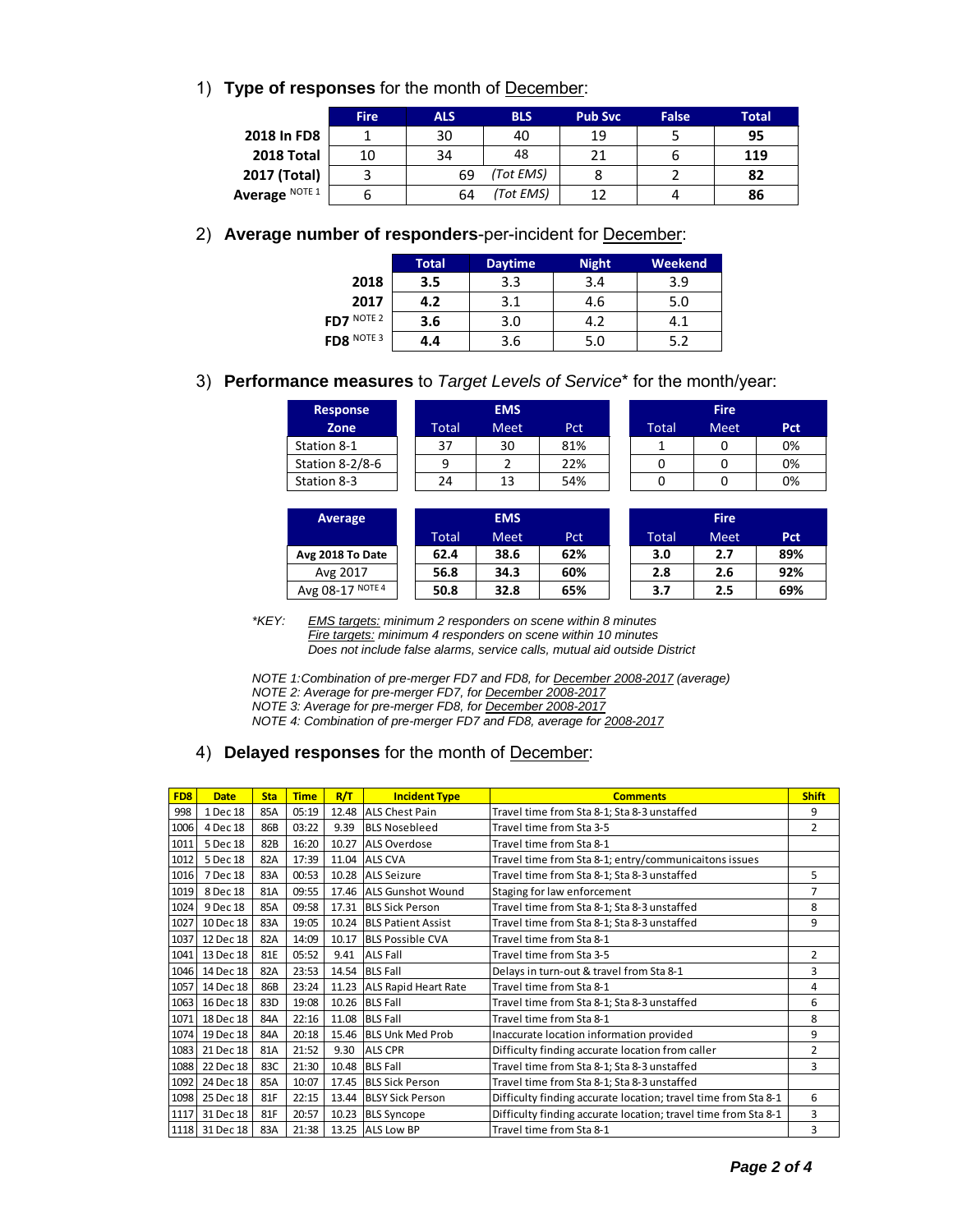## **IR&R STAFFING LEVELS:** Staffing levels for December:

|                     | <b>Staffing Targets by Position:</b> | <b>Station 8-1</b> | <b>Station 8-3</b> | <b>Note</b> |
|---------------------|--------------------------------------|--------------------|--------------------|-------------|
| Day-shift           | <b>Battalion Chief:</b>              | 19%                | A                  |             |
|                     | Engine/EMS Company:                  | 100%               | 95%                | B           |
|                     | <b>Station Staffed:</b>              | 100%               | 95%                |             |
|                     | <b>Battalion Chief:</b>              | 88%                |                    |             |
|                     | Company Officer:                     | 51%                | 17%                | B           |
| Night &<br>Weekends | Engine Company:                      | 100%               | 37%                | B,C         |
|                     | <b>EMS Company:</b>                  | 100%               | 39%                | D           |
|                     | <b>Station Staffed:</b>              | 100%               | 39%                | D           |
| Month:              | <b>Station Staffed:</b>              | 100%               | 58%                |             |

#### *Notes:*

- *A) Includes weekday holidays when BC not staffed;*
- *B) Includes BC assigned as Company Officer if needed;*
- *C) May be cross-trained/certified staff (e.g. Firefighter-EMT); and*
- *D) Includes minimum target staffing of Aid Unit 83 at Station 8-3.*

**Volunteer Staffing:** status for the current month: see **Appendix 2**.

## **PERSONNEL MANAGEMENT, SAFETY& TRAINING:**

- 1) Current Training Topics:
	- Structural Fire Standard Evolution
	- **•** CPR-AED quarterly review
	- **SCBA-donning quarterly**
	- Asbestos Awareness refresher
	- **Advanced HAZWOPER Awareness**
	- Annual Incident Command System refresher
- 2) Medic-One OTEP:
	- Acute Cardiac Syndrome
	- **De-escalation**
	- **Endocrine Emergencies**
	- **Lifting & Moving**
	- **Sepsis**
	- Vulnerable Adults
	- Infectious Disease Control
- 3) Leadership:
	- **DDP** met on December 26<sup>th</sup>.
- 4) Other:
	- **The District Safety Committee met on December 19th.**

## **PERSONNEL MANAGEMENT, RELATIONS:**

- 1) On December  $3<sup>rd</sup>$ , the District and SBFFA hosted the annual Christmas dinner; *a special guest showed up for the kids of all ages!*
- 2) On December  $12<sup>th</sup>$ , we celebrated the graduation of new Firefighters and EMTs at semi-annual event, held this time at the Lacey Campus of South Puget Sound Community College. New Firefighters included Eric Gettle, Kimberly Lagra (who was also voted as the class speaker), Korban Mahoney, Lisa Petersen and Jacob Zimmerman. New EMTs included Angie Flynn, Bryce Gibler, Jakob Harn, Jake Johnson, Bethan Kraft, James Sachet (who was also voted as the class speaker), Terry Toth and John Youngs. Korban Mahoney was voted the Outstanding Firefighter Recruit for the Academy. Congratulations to all of you for your commitment above and beyond!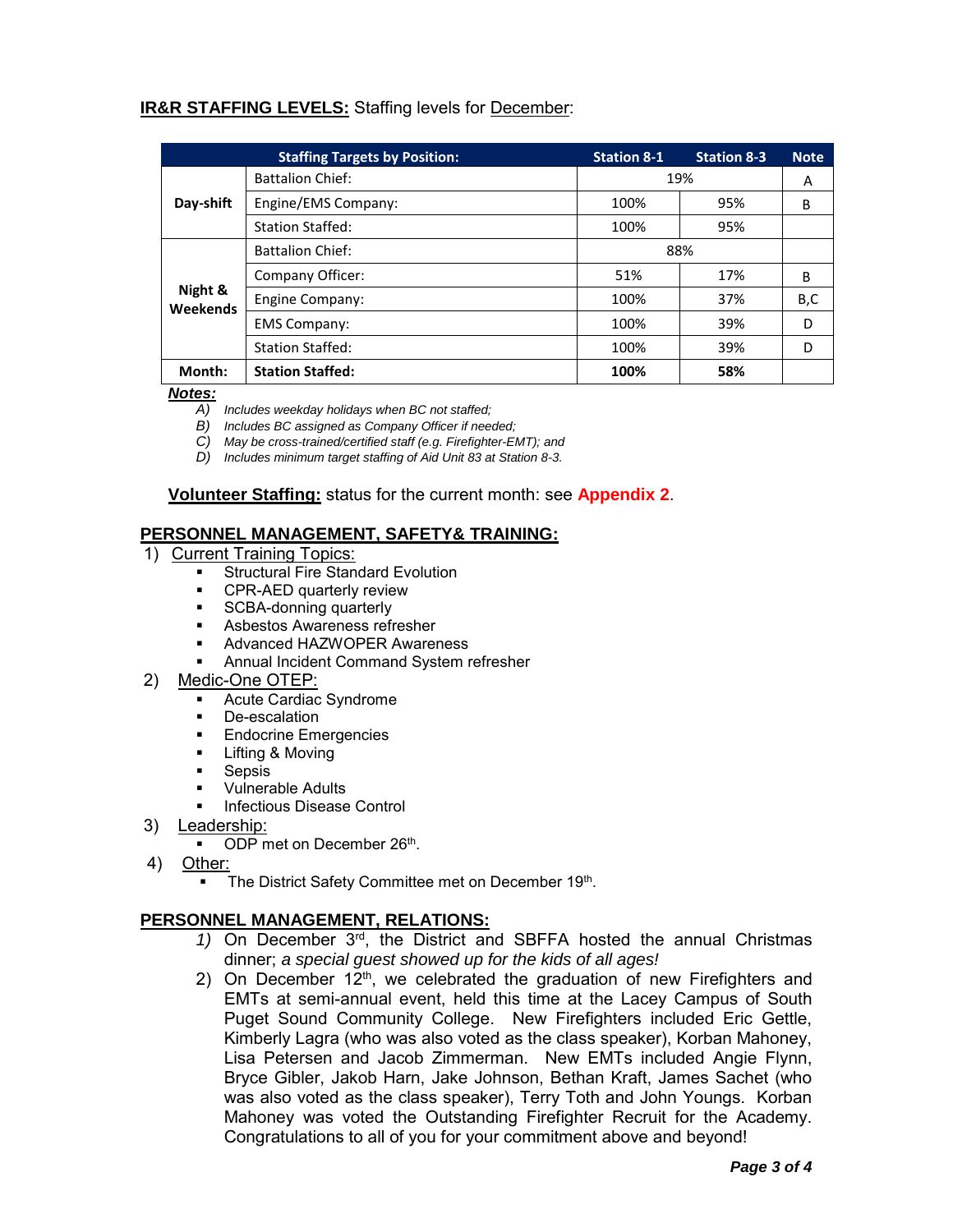## **EQUIPMENT & FACILITIES:**

- 1) Apparatus & Equipment:
	- a. Aid Unit 83 and Engine 84 are back in service after repairs to electrical systems;
	- b. Engine 81 had a head-set and its mechanical siren repaired;
	- c. With all of the windstorm responses, supplies for consumables, including chains, for cutting saws ran low; they have since been service and supplies replenished;
	- d. Engine 83's mobile data terminal has been repaired and is back in service.
- 2) Facilities:
	- a. All District owned items in Stations 8-4 and 8-6 are being removed in preparation for their sale.
	- b. At the December  $11<sup>th</sup>$  regular Board meeting, Chief VanCamp was directed to work with Hatton Godat Pantier to evaluate the condition of the two above ground tanks for fire suppression water supply for Station 8-3, and, to evaluate the requirements for emergency electrical power supply for Station 8-3 including fire protection pump requirements. The project will provide cost estimates for mitigating any deficiencies. The project to repair the underground piping and attendant hardware for the fire protection water supply was placed on hold until after the report was completed.
	- c. Fire sprinkler testing was conducted on District facilities during the month.
	- d. Carpet cleaning at Station 8-1 was conducted on December 27<sup>th</sup>.
	- e. The two vacant parcels on Hendershot St NE (off of  $78<sup>th</sup>$  Ave NE) were sold and closing paperwork signed on December  $28<sup>th</sup>$ , for \$213,000.
	- f. Lieutenant Hall began transition on linen service for the District, communicating to all responders on the upcoming changes; the District will provide mattress covers, pillows, pillow covers and blankets; members are expected to provide their own fitted and top sheet and supplemental blanket (if wanted). If there is a "hardship" case, the District will provide assistance.

| Cash<br><b>Balance</b> | <b>Fund 6680</b><br><b>Operations</b> | <b>Note</b> | <b>Fund 6681</b><br>CR&R | <b>Note</b> | <b>Fund 6683</b><br><b>Reserve</b> | <b>Note</b> | <b>Fund 6685</b><br><b>Cap Fac Proj</b> | <b>Note</b> |
|------------------------|---------------------------------------|-------------|--------------------------|-------------|------------------------------------|-------------|-----------------------------------------|-------------|
| Beg.                   | \$1,164,737                           |             | \$1,559,119              |             | \$1,233,004                        |             | \$1,155,761                             |             |
| 1 Jan 18               |                                       |             |                          |             |                                    |             |                                         |             |
| Current                | \$1,032,984                           | 1,3         | \$1,776,252              | 1,3         | \$1,250,226                        | 1,3         | \$1,172,215                             | 1,3         |
| <b>Balance</b>         |                                       |             |                          |             |                                    |             |                                         |             |
| <b>Est End</b>         | \$1,029,070                           | 2,3,4       | \$1,450,000              | 2,3,4       | \$1,250,000                        | 2,3         | \$1,180,000                             | 2,3         |
| <b>Balance</b>         |                                       |             |                          |             |                                    |             |                                         |             |

## **FINANCIAL:** *(see also Budget Reports provided by the District Secretary).*

*Notes:*

- 1: As of 1 January 2019.
- 2: Estimates based upon preliminary tax revenue calculations & fully accounted expensed for remaining budget year.
- 3: Interest rates for current period: LGIP Pool: 2.24 %
	- TCIP Pool: 1.95 %.
- 4: Includes transfer of \$279,510 from Fund 6680 to Fund 6681 (November 2018).

**Operating Cash Flow:** projected for the year: see **Appendix 3**.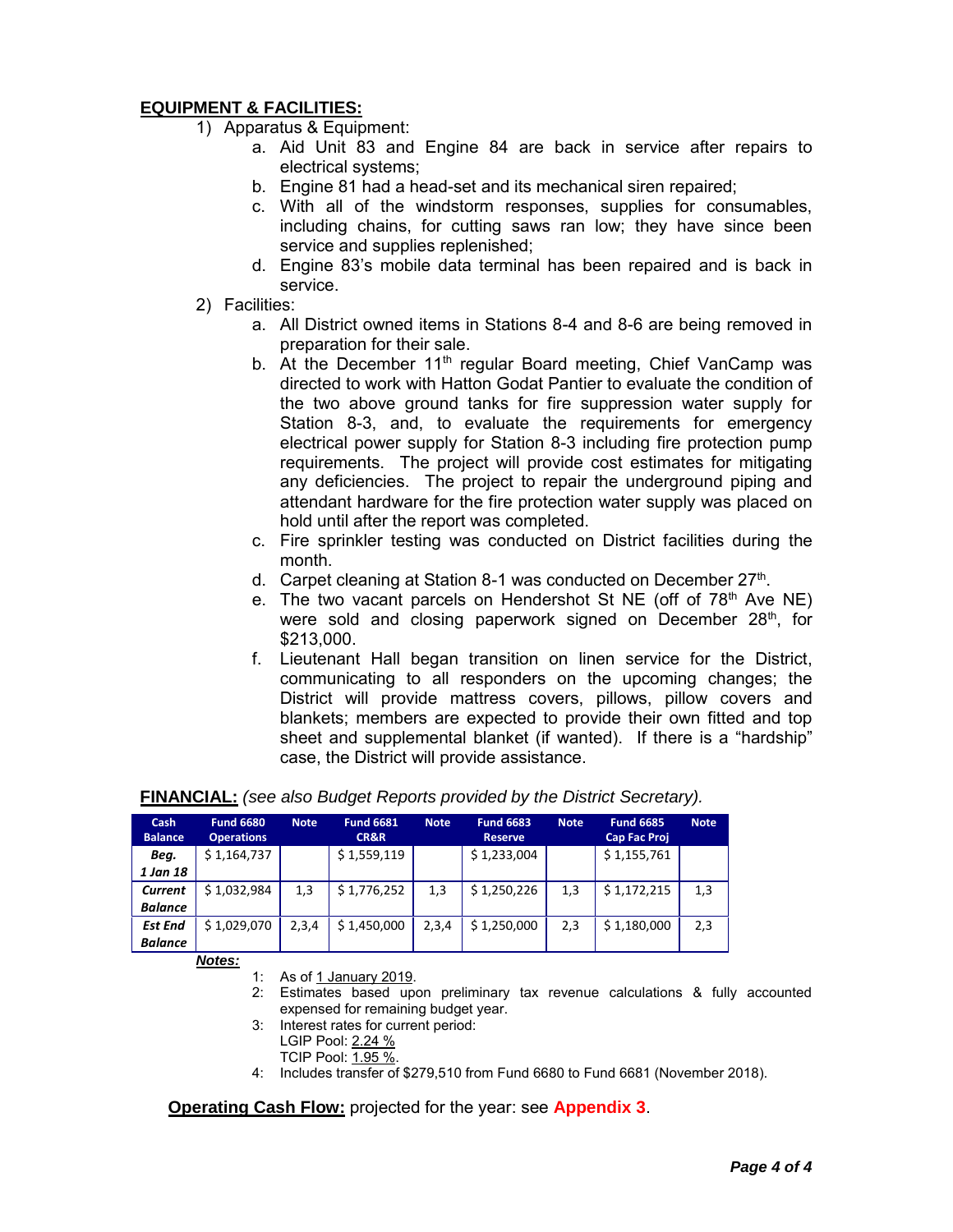## **Appendix 1- Monthly Response Record**

|                 | <b>Number</b>  | <b>Date</b>            | <b>Sta</b>  | Grid            | <b>Location</b>                                              | <b>Alarm</b>   | <b>Resp</b>       | <b>Type</b>                                     | <b>Resp</b>                  | <b>Shift</b>                     |
|-----------------|----------------|------------------------|-------------|-----------------|--------------------------------------------------------------|----------------|-------------------|-------------------------------------------------|------------------------------|----------------------------------|
| FD <sub>8</sub> | Med-1          |                        | <b>Zone</b> |                 |                                                              | <b>Time</b>    | <b>Time</b>       |                                                 |                              | #                                |
| 997             | 30521          | 1 Dec 18               | 81C         | 116             | 3325 Friendly Grove Rd NE                                    | 00:52          | 6.18              | <b>ALS Chest Pain</b>                           | 2                            | 9                                |
| 998             | 30534          | 1 Dec 18               | 85A         | C17             | 3048 Fishtrap Loop NE                                        | 05:19          |                   | 12.48 ALS Chest Pain                            | 5                            | 9                                |
| 999             | 30552          | 1 Dec 18               | 81F         | 119             | 3446 Hollywood Dr NE                                         | 09:41          |                   | 6.58 BLS CVA                                    | $\overline{2}$               | 9                                |
| 1000            |                | 1 Dec 18               | 327         |                 | N26 12819 Yelm Hwy SE                                        | 14:20          |                   | 10.51 Structure Fire (MA)                       | 5                            | 9                                |
| 1001            | 30591          | 1 Dec 18               | 81F         |                 | G19 Puget @ Johnson Point Rd NE                              | 16:07          | 4.55              | <b>BLS MVA</b>                                  | $\overline{7}$               | 9                                |
| 1002            | 30608          | 1 Dec 18               | 83C         |                 | G16 5303 Libby Rd NE                                         | 18:59          | 4.50              | <b>BLS MVA</b>                                  | $\overline{7}$               | 9                                |
| 1003            |                | 2 Dec 18               | 86B         |                 | G20 47th @ Prairie Ridge Dr NE                               | 20:00          |                   | 13.00 Burn Ban Violation                        | 4                            | $\mathbf{1}$                     |
| 1004            |                | 2 Dec 18               | 86B         |                 | G20 47th Ave @ 47th Lp NE                                    | 20:24          | 0.00              | <b>Burn Ban Violation</b>                       | 4                            | $\mathbf{1}$                     |
| 1005            |                | 3 Dec 18               | 81H         | 118             | 36th @ Sleater Kinney Rd NE                                  | 07:13          | 4.28              | <b>Electrical Fire</b>                          | 3                            |                                  |
| 1006            | 30809          | 4 Dec 18               | 86B         |                 | G20 7240 Highlands Dr NE                                     | 03:22          | 9.39              | <b>BLS Nosebleed</b>                            | $\overline{4}$               | $\overline{2}$                   |
| 1007            | 30857          | 4 Dec 18               | 81H         |                 | H18 3845 Sleater Kinney Rd NE                                | 13:43          | 3.17              | <b>ALS Seizure</b>                              | 4                            |                                  |
| 1008            | 30881          | 4 Dec 18               | 81A         |                 | G17 4723 Shincke Rd NE                                       | 20:24          | 3.43              |                                                 | 4                            | 3                                |
| 1009            | 30906          | 5 Dec 18               | <b>81J</b>  | 115             |                                                              | 07:42          | 6.33              | <b>ALS Respiratory Prob</b><br><b>BLS Fall</b>  | 3                            |                                  |
| 1010            | 30934          | 5 Dec 18               | 84A         | E15             | 2620 Gull Harbor Rd NE<br>645 73rd Ave NE                    | 12:10          | 6.55              | <b>BLS Swollen Tongue</b>                       | $\overline{2}$               |                                  |
| 1011            | 90950          | 5 Dec 18               | 82B         | E20             | 6421 75th Ave NE                                             | 16:20          |                   | 10.27 ALS Overdose                              | 3                            |                                  |
| 1012            | 30961          | 5 Dec 18               | 82A         | E19             | 6645 Diann St NE                                             | 17:39          |                   | 11.04 ALS CVA                                   | 3                            |                                  |
| 1013            | 30979          | 5 Dec 18               | 83A         |                 | H16 3741 Harrington Ln NE                                    | 20:12          | 6.05              | <b>BLS Fall</b>                                 | 4                            | 4                                |
| 1014            | 30997          |                        |             |                 | 503 Devoe St NE #B                                           |                |                   | <b>ALS Chest Pain</b>                           |                              | 4                                |
|                 |                | 6 Dec 18               | 307         | K17             | 1721 36th Ave NE                                             | 00:18          | 6.06              | <b>BLS Fall</b>                                 | $\overline{2}$<br>3          |                                  |
| 1015            | 31070          | 6 Dec 18               | 83A         | 116             | H15 220 46th Ave NE                                          | 17:03          | 1.48              | 10.28 ALS Seizure                               | 5                            | 5                                |
| 1016            | 31087          | 7 Dec 18               | 83A         |                 |                                                              | 00:53          |                   |                                                 |                              |                                  |
| 1017            |                | 7 Dec 18               | 322         | K20             | 6526 6th Ave SE                                              | 03:42          | 6.17              | Structure Fire (MA)                             | 3                            | 5                                |
| 1018            | 31115          | 7 Dec 18               | 307         | J16             | 1927 Meixner St NE                                           | 10:57          | 5.03              | <b>ALS Dizziness</b>                            | 3<br>6                       | $\overline{7}$                   |
| 1019<br>1020    | 31199          | 8 Dec 18               | 81A         | 117             | 3524 Libby Rd NE                                             | 09:55          |                   | 17.46 ALS Gunshot Wound                         |                              |                                  |
|                 |                |                        |             |                 | <b>Dispatcher Error</b>                                      |                |                   |                                                 |                              |                                  |
| 1021            | 0308           | 8 Dec 18               | 308         | J18             | Ida Ct @ 15th Ave NE                                         | 14:22          | N/A               | <b>Burn Ban Violation</b>                       | 3                            | $\overline{7}$                   |
| 1022            |                | 8 Dec 18               | 319         | J20             | 1600 Gateway Blvd NE                                         | 17:19          | N/A               | Structure Fire (MA)                             | 3                            | $\overline{7}$<br>$\overline{7}$ |
| 1023            | 31279          | 9 Dec 18               | 81C         | H17             | 4116 Libby Rd NE                                             | 05:21          | 8.17              | <b>BLS Abdominal Pain</b>                       | $\overline{2}$               |                                  |
| 1024            | 31292          | 9 Dec 18               | 85A         | C17             | 3318 Fishtrap Lp NE                                          | 09:58          |                   | 17.31 BLS Sick Person                           | 2                            | 8                                |
| 1025            | 31355          | 10 Dec 18              | 83C         |                 | G16 5303 Libby Rd NE                                         | 08:22          | 6.38              | <b>BLS Fall</b>                                 | 3                            |                                  |
| 1026            | 31368          | 10 Dec 18              | 83A         | H15             | 220 46th Ave NE                                              | 10:08          | 3.58              | <b>ALS Seizure</b>                              | 3                            |                                  |
| 1027            | 31403          | 10 Dec 18              | 83A         | 116             | 1721 36th Ave NE                                             | 19:05          |                   | 10.24 BLS Patient Assist                        | $\overline{2}$               | 9                                |
| 1028            |                | 11 Dec 18              | 81B         |                 | H17 41st @ Lemon Rd NE                                       | 08:24          | 4.47              | <b>Wires Down</b>                               | 10                           |                                  |
| 1029            | 1030 31456     | 11 Dec 18              | 81A         | F17             | Shincke @ Woodard Bay Rd NE<br>F20 Puget Beach @ 63rd Ave NE | 08:54          | 6.53              | Service Call<br>10:54 10.10 Tree Down           | 3                            |                                  |
|                 |                | 11 Dec 18              | 86A         |                 |                                                              |                |                   |                                                 | $\overline{\mathbf{3}}$<br>6 |                                  |
| 1031            |                | 11 Dec 18              | 81H         |                 | H18 Sleater Kinney @ South Bay Rd NE                         | 13:57          | 5.00              | <b>Wires Down</b>                               |                              |                                  |
| 1032            | 31488          | 11 Dec 18              | 82A         | B19             | 9743 Johnson Point Lp NE                                     | 17:52          |                   | 12.36 BLS Bleeding                              | 3                            |                                  |
| 1033            | 31495          | 11 Dec 18              | 86B         |                 | G20 5202 Blacktail Ct NE                                     | 18:31          |                   | 6.24 BLS Illness<br><b>ALS Respiratory Prob</b> | 4                            | 1                                |
| 1034<br>1035    | 31509          | 11 Dec 18<br>11 Dec 18 | 83A<br>307  | H16<br>J16      | 3741 Harrington Ln NE                                        | 21:55<br>23:26 | 8.25<br>9.06      | <b>BLS Fall</b>                                 | 4<br>4                       | $\mathbf{1}$                     |
|                 | 31513          |                        | 307         | J16             | 2206 20th Ave NE                                             | 07:20          | 6.07              | <b>BLS Medical Alarm</b>                        | 3                            | 1                                |
| 1036<br>1037    | 31532<br>31561 | 12 Dec 18<br>12 Dec 18 | 82A         | C19             | 2206 20th Ave NE<br>9038 Gallea St NE                        | 14:09          |                   | 10.17 BLS Possible CVA                          | 4                            |                                  |
| 1038            | 31579          |                        | 307         | J17             | 26th @ South Bay Rd NE                                       |                |                   | <b>BLS MVA</b>                                  | 5                            |                                  |
| 1039            | 31606          | 12 Dec 18<br>12 Dec 18 | 81H         | 118             | 4435 31st Ave NE                                             | 16:21<br>23:22 | 5.14              | <b>BLS Fall</b>                                 | 5                            | $\overline{2}$                   |
|                 |                |                        |             | H <sub>20</sub> | Carpenter @ Hawks Prairie Rd NE                              |                | 7.76              | 10.11 Service Call                              | 4                            | $\overline{2}$                   |
| 1040            | 31618          | 13 Dec 18<br>13 Dec 18 | 81G<br>81E  | 120             | 3134 Bonanza Dr NE                                           | 05:17<br>05:52 | 9.41              | <b>ALS Fall</b>                                 | 4                            | $\overline{2}$                   |
| 1041<br>1042    |                | 13 Dec 18              | 81B         | F17             | 6220 Lemon Rd NE                                             | 07:03          |                   | <b>Wires Down</b>                               | 6                            |                                  |
| 1043            | 31627          | 13 Dec 18              | 81A         | 117             | 3425 Kegley Meadows Ct NE                                    | 07:57          | 9.11<br>3.50      | <b>ALS CVA</b>                                  | 3                            |                                  |
| 1044            |                | 13 Dec 18              | 320         | G22             | 4642 Center Ln NE                                            | 16:10          |                   | 10.45 Structure Fire (MA)                       | 3                            |                                  |
|                 | 31712          | 13 Dec 18              |             |                 |                                                              |                |                   |                                                 | 3                            |                                  |
| 1045<br>1046    | 31699          | 14 Dec 18              | 81H<br>82A  | 118<br>C18      | 4435 31st Ave NE<br>4540 86th Ave NE                         | 18:32<br>23:53 | 0.00 <sub>1</sub> | <b>BLSY Patient Assist</b><br>14.54 BLS Fall    | $\overline{2}$               | 3<br>$\overline{3}$              |
| 1047            | 31709          | 14 Dec 18              | 81A         | G17             | 4723 Shincke Rd NE                                           | 06:22          | 4.09              | <b>ALS Heart Prob</b>                           | 3                            |                                  |
| 1048            | 31714          | 14 Dec 18              | 81C         | 116             | 3210 Friendly Grove Rd NE                                    | 09:44          |                   | 5.02 BLS Fall                                   | $\overline{2}$               |                                  |
|                 |                |                        |             |                 |                                                              |                |                   |                                                 |                              |                                  |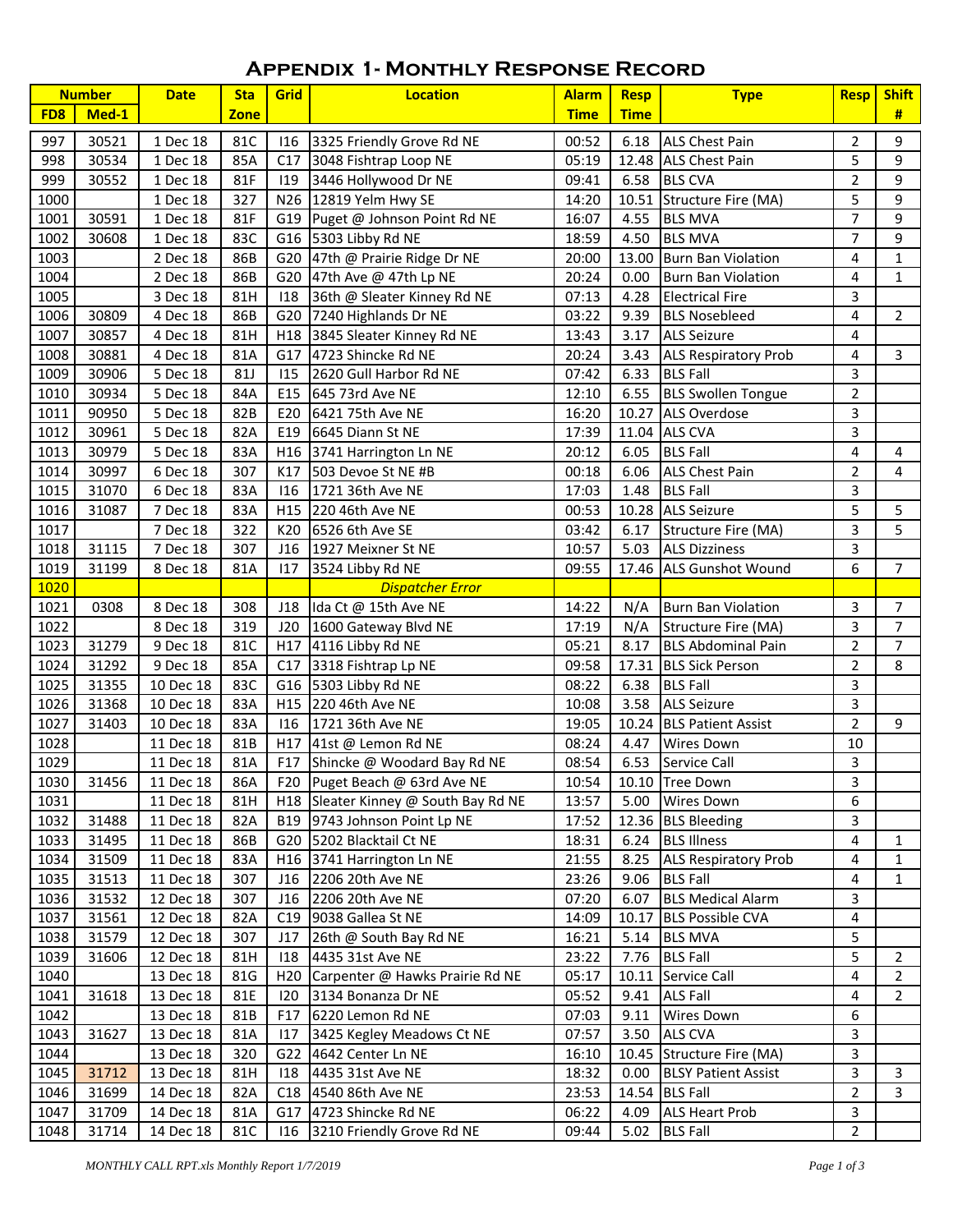## **Appendix 1- Monthly Response Record**

|                 | <b>Number</b> | <b>Date</b> | <b>Sta</b>  | Grid            | <b>Location</b>                   | <b>Alarm</b> | <b>Resp</b> | <b>Type</b>                     | <b>Resp</b>    | <b>Shift</b>   |
|-----------------|---------------|-------------|-------------|-----------------|-----------------------------------|--------------|-------------|---------------------------------|----------------|----------------|
| FD <sub>8</sub> | Med-1         |             | <b>Zone</b> |                 |                                   | <b>Time</b>  | <b>Time</b> |                                 |                | #              |
| 1049            | 31733         | 14 Dec 18   | 84A         | E14             | 211 73rd Ave NE                   | 14:24        | 3.06        | <b>ALS Chest Pain</b>           | 3              |                |
| 1050            | 31745         | 14 Dec 18   | 81J         | 116             | 1518 26th Ave NE                  | 16:44        | 6.10        | <b>BLS Medical Alarm</b>        | $\overline{2}$ |                |
| 1051            |               | 14 Dec 18   | 318         | 122             | 8535 Commerce Place Dr NE #A      | 17:02        | 7.06        | Structure Fire (MA)             | 3              |                |
| 1052            |               | 14 Dec 18   | 81H         | 118             | Abernethy @ 26th Ave NE           | 17:13        | N/A         | <b>Wires Down</b>               | $\overline{2}$ |                |
| 1053            |               | 14 Dec 18   | 318         |                 | H21 8340 Bainbridge Lp NE         | 17:34        | 8.33        | Fire Alarm Activation           | 3              |                |
| 1054            |               |             |             |                 | <b>Dispatcher Error</b>           |              |             |                                 |                |                |
| 1055            |               | 14 Dec 18   | 82A         | F <sub>19</sub> | 61st @ Johnson Point Rd NE        | 18:18        | 6.04        | <b>Wires Down</b>               | 3              | 4              |
| 1056            |               | 14 Dec 18   | YE1         |                 | R28 15413 Prairie Wind Ct SE      | 21:21        | N/A         | Structure Fire (MA)             | 3              | 4              |
| 1057            | 31782         | 14 Dec 18   | 86B         |                 | H <sub>20</sub> 4210 Legacy Dr NE | 23:24        |             | 11.23 ALS Rapid Heart Rate      | 3              | 4              |
| 1058            | 31810         | 15 Dec 18   | 81C         | H16             | 2424 36th Ave NE                  | 10:34        | 5.38        | <b>ALS Fall</b>                 | 5              | 5              |
| 1059            |               |             |             |                 | <b>Dispatcher Error</b>           |              |             |                                 |                |                |
| 1060            |               | 16 Dec 18   | 82A         | E19             | 68th @ Johnson Point Rd NE        | 01:12        |             | 13.27 Service Call              | 3              | 5              |
| 1061            |               | 16 Dec 18   | 81F         |                 | G19 Puget @ Pleasant Forest Rd NE | 17:35        | 17.07       | Service Call                    | 4              | 6              |
| 1062            | 31938         | 16 Dec 18   | 307         | J17             | 2819 Lindell Rd NE                | 17:52        | 6.26        | <b>ALS Diabetic</b>             | 4              | 6              |
| 1063            | 31945         | 16 Dec 18   | 83D         | 115             | 3426 Boston Harbor Rd NE          | 19:08        |             | 10.26 BLS Fall                  | 4              | 6              |
| 1064            | 31952         | 16 Dec 18   | 81J         | 115             | 2842 Gull Harbor Rd NE            | 20:16        | 8.37        | <b>BLS Fall</b>                 | 4              | 6              |
| 1065            | 32029         | 17 Dec 18   | 83D         | 115             | 3426 Boston Harbor Rd NE          | 12:43        | 6.54        | <b>ALS Diabetic</b>             | $\overline{2}$ |                |
| 1066            | 32069         | 17 Dec 18   | 81A         | 117             | 3030 South Bay Rd NE              | 19:11        | 3.52        | <b>BLS Sick Person</b>          | $\overline{2}$ | $\overline{7}$ |
| 1067            |               | 17 Dec 18   | 83A         | F16             | 6000 Libby Rd NE                  | 19:59        |             | 12.28 Wires Down                | 3              | $\overline{7}$ |
| 1068            |               | 17 Dec 18   | 328         | J19             | 1605 Woodland Creek St NE         | 23:55        | 6.14        | Structure Fire (MA)             | 3              | $\overline{7}$ |
| 1069            | 32115         | 18 Dec 18   | 81B         | F17             | 6106 Lemon Rd NE                  | 07:57        | 6.57        | <b>BLS Neck Pain</b>            | 3              |                |
| 1070            | 32145         | 18 Dec 18   | 81A         | 117             | 3030 South Bay Rd NE              | 13:27        | 5.39        | <b>BLS Weakness</b>             | 3              |                |
| 1071            | 32186         | 18 Dec 18   | 84A         | D16             | 7818 Woods Estate Ln NE           | 22:16        | 11.08       | <b>BLS Fall</b>                 | 3              | 8              |
| 1072            | 32199         | 19 Dec 18   | 81A         | 116             | 3127 Libby Rd NE                  | 00:22        | 5.37        | <b>BLSY Patient Assist</b>      | $\overline{2}$ | 8              |
| 1073            |               | 19 Dec 18   | 83D         | 115             | 3331 Boston Harbor Rd NE          | 12:08        | 5.26        | <b>Wires Down</b>               | 3              |                |
| 1074            | 32274         | 19 Dec 18   | 84A         | D <sub>15</sub> | 416 76th Way NE                   | 20:18        |             | 15.46 BLS Unk Med Prob          | 4              | 9              |
| 1075            |               | 20 Dec 18   | 81B         | H17             | Lemon @ 41st Ave NE               | 11:43        | 3.34        | <b>Wires Down</b>               | 3              |                |
| 1076            |               | 20 Dec 18   | 81A         | 117             | 2717 33rd Trl NE                  | 11:55        | 9.25        | <b>Wires Down</b>               | 3              |                |
| 1077            |               | 20 Dec 18   | 86A         | F <sub>20</sub> | 7324 Sandy Point Rd NE            | 13:05        | 7.10        | Service Call                    | 4              |                |
| 1078            | 32339         | 20 Dec 18   | 81E         | H <sub>20</sub> | 3712 Owl Ln NE                    | 14:48        | 6.12        | <b>BLS Seizure</b>              | 3              |                |
| 1079            | 32353         | 20 Dec 18   | 83A         |                 | H15 4200 Boston Harbor Rd NE      | 17:25        | 3.58        | <b>BLS Illness</b>              | 3              |                |
| 1080            |               | 20 Dec 18   | 82A         |                 | D19 7840 Kerbaugh Rd NE           | 19:11        | 9.40        | <b>Wires Down</b>               | $\overline{4}$ | $\mathbf{1}$   |
| 1081            | 32389         | 21 Dec 18   | 81A         | 117             | 3212 Libby Rd NE                  | 07:26        | 5.05        | <b>BLS Possible DoA</b>         | 5              |                |
| 1082            |               | 21 Dec 18   | 84A         |                 | E16 6640 Appletree Ln NE          |              |             | 19:32 11.47 CO Alarm Activation | 3              | $\overline{2}$ |
| 1083            | 32454         | 21 Dec 18   | 81A         | G17             | 3440 46th Ave NE                  | 21:52        | 9.30        | <b>ALS CPR</b>                  | $\overline{7}$ | $\overline{2}$ |
| 1084            | 32457         | 21 Dec 18   | 81A         | 117             | 3217 Lilly Rd NE                  | 22:57        | 3.40        | <b>ALS Allergic Reaction</b>    | 4              | $\overline{2}$ |
| 1085            | 32518         | 22 Dec 18   | 307         | J17             | 2904 Lindell Rd NE                | 14:44        | 6.40        | <b>BLS Unk Med Prob</b>         | 3              | 3              |
| 1086            | 32522         | 22 Dec 18   | 81A         | G17             | 4723 Shincke Rd NE                | 15:20        | 5.46        | <b>ALS Low BP</b>               | $\overline{2}$ | 3              |
| 1087            | 32530         | 22 Dec 18   | 81A         | H17             | 4209 Shincke Rd NE                | 16:40        | 6.23        | <b>ALS Heart Prob</b>           | 3              | 3              |
| 1088            | 32554         | 22 Dec 18   | 83C         |                 | G16 5003 Libby Rd NE              | 21:30        |             | 10.48 BLS Fall                  | 5              | 3              |
| 1089            | 32586         | 23 Dec 18   | 81A         | G17             | 4723 Shincke Rd NE                | 06:51        | 7.53        | <b>ALS Chest Pain</b>           | 3              | 4              |
| 1090            |               | 23 Dec 18   | 83A         | F <sub>16</sub> | Woodard Bay @ Libby Rd NE         | 08:14        | 9.51        | Service Call                    | 4              | 4              |
| 1091            | 32680         | 24 Dec 18   | 83A         | H <sub>15</sub> | Boston Harbor @ 41st Ave NE       | 06:46        | 4.00        | <b>ALS Unk Med Prob</b>         | $\overline{2}$ |                |
| 1092            | 32690         | 24 Dec 18   | 85A         | C17             | 3440 Fishtrap Lp NE               | 10:07        |             | 17.45 BLS Sick Person           | 3              |                |
| 1093            | 32708         | 24 Dec 18   | 83A         | F16             | 2315 66th Ave NE                  | 13:51        | 7.09        | <b>BLS Diabetic</b>             | 3              |                |
| 1094            | 32722         | 24 Dec 18   | 81A         | H17             | 4211 Shincke Rd NE                | 17:01        | 7.06        | <b>ALS Unconcious</b>           | 3              |                |
| 1095            |               | 24 Dec 18   | 328         | J19             | 5505 17th Ave NE                  | 21:03        | 7.47        | Structure Fire (MA)             | 3              | 5              |
| 1096            | 32791         | 25 Dec 18   | 83A         | H15             | 3845 Boston Harbor Rd NE          | 13:56        | 4.15        | <b>ALS Unconcious</b>           | $\overline{2}$ |                |
| 1097            | 32805         | 25 Dec 18   | 307         | J17             | 2010 Meixner St NE                | 17:41        | 5.15        | <b>BLS Diabetic</b>             | 3              |                |
| 1098            | 32827         | 25 Dec 18   | 81F         | G19             | 4922 Johnson Point Rd NE          | 22:15        |             | 13.44 BLSY Sick Person          | 4              | 6              |
| 1099            | 32865         | 26 Dec 18   | 81F         | 119             | 3446 Hollywood Dr NE              | 09:53        | 5.50        | <b>BLS Illness</b>              | 4              |                |
| 1100            |               | 26 Dec 18   | 83A         |                 | H15 3617 Boston Harbor Rd NE      | 11:38        | N/A         | <b>Fire Alarm Activation</b>    | 4              |                |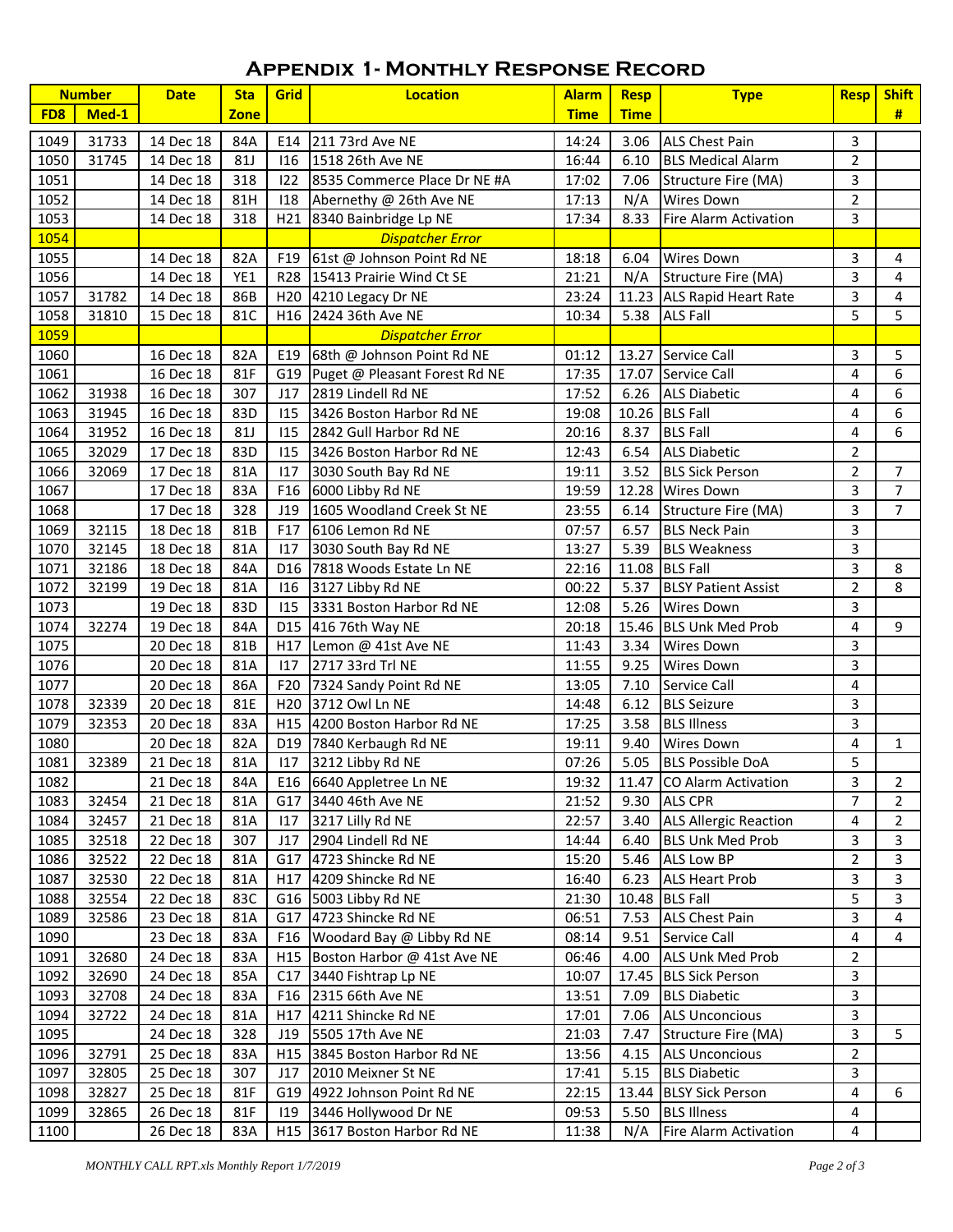| <b>Number</b>   |       | <b>Date</b> | <b>Sta</b>  | Grid | <b>Location</b>             | <b>Alarm</b> | <b>Resp</b> | <b>Type</b>                  | <b>Resp</b>    | <b>Shift</b>   |
|-----------------|-------|-------------|-------------|------|-----------------------------|--------------|-------------|------------------------------|----------------|----------------|
| FD <sub>8</sub> | Med-1 |             | <b>Zone</b> |      |                             | <b>Time</b>  | <b>Time</b> |                              |                | #              |
| 1101            | 32879 | 26 Dec 18   | 81F         | G19  | Johnson Point @ Puget Rd NE | 12:09        | 5.26        | <b>BLS MVA</b>               | 6              |                |
| 1102            | 32921 | 26 Dec 18   | 86B         | G20  | 7242 Highlands Dr NE        | 19:56        | 7.40        | <b>BLS Sick Person</b>       | 4              | $\overline{7}$ |
| 1103            | 32945 | 27 Dec 18   | 81A         | G17  | 4723 Shincke Rd NE          | 04:15        | 6.42        | <b>ALS Respiratory Prob</b>  | $\overline{2}$ |                |
| 1104            |       | 27 Dec 18   | 307         | K17  | 605 Devoe St NE #1/2        | 15:48        | 6.29        | <b>BLSY Unk Med Prob</b>     | 3              |                |
| 1105            | 32989 | 27 Dec 18   | 307         | K17  | <b>605 Devoe St NE</b>      | 16:31        | 7.29        | <b>BLSY Patient Assist</b>   | 3              |                |
| 1106            |       | 28 Dec 18   | 81E         | 120  | 6937 32nd Ct NE             | 04:20        | 10.49       | Fire Alarm Activation        | 3              | 8              |
| 1107            | 33027 | 28 Dec 18   | 81C         | 116  | 3334 Friendly Grove Rd NE   | 07:42        | 5.12        | <b>ALS Chest Pain</b>        | 3              |                |
| 1108            |       | 28 Dec 18   | 86B         | G20  | 7007 47th Ave NE            | 09:45        | 10.39       | Fire Alarm Activation        | 3              |                |
| 1109            |       | 28 Dec 18   | 86B         | G20  | <b>17007 47th Ave NE</b>    | 11:53        | 11.07       | <b>Fire Alarm Activation</b> | 3              |                |
| 1110            | 33181 | 30 Dec 19   | 81H         | 118  | 3330 Sleater Kinney Rd NE   | 23:24        | 5.58        | <b>BLS Illness</b>           | 4              | 1              |
| 1111            | 33274 | 30 Dec 18   | 81A         | 117  | 3003 South Bay Rd NE        | 21:00        | 5.06        | <b>ALS Rapid Heart Rate</b>  | 4              | $\overline{2}$ |
| 1112            |       | 31 Dec 18   | $13-1A$     | 9    | 2936 Madrona Beach Rd NW    | 03:27        | N/A         | Structure Fire (MA)          | 4              | $\overline{2}$ |
| 1113            | 33298 | 31 Dec 18   | 307         | J17  | 3315 26th Ave NE            | 09:21        | 4.06        | <b>ALS Weakness</b>          | 3              |                |
| 1114            | 33318 | 31 Dec 18   | 83A         | G15  | 4805 Cushman Rd NE #20      | 13:49        | 4.11        | <b>ALS Breathing Prob</b>    | 2              |                |
| 1115            | 33321 | 31 Dec 18   | 307         | J17  | 2327 South Bay Rd NE        | 14:13        | 5.15        | <b>BLS Fall</b>              | 3              |                |
| 1116            |       | 31 Dec 18   | 307         | 117  | 26th @ Libby Rd NE          | 14:27        | 14.24       | Service Call                 | 3              |                |
| 1117            | 33352 | 31 Dec 18   | 81F         | G19  | 4922 Puget Rd NE            | 20:57        |             | 10.23 BLS Syncope            | 3              | 3              |
| 1118            | 33360 | 31 Dec 18   | 83A         |      | G15 4806 Cushman Rd NE #129 | 21:38        |             | 13.25 ALS Low BP             | 2              | 3              |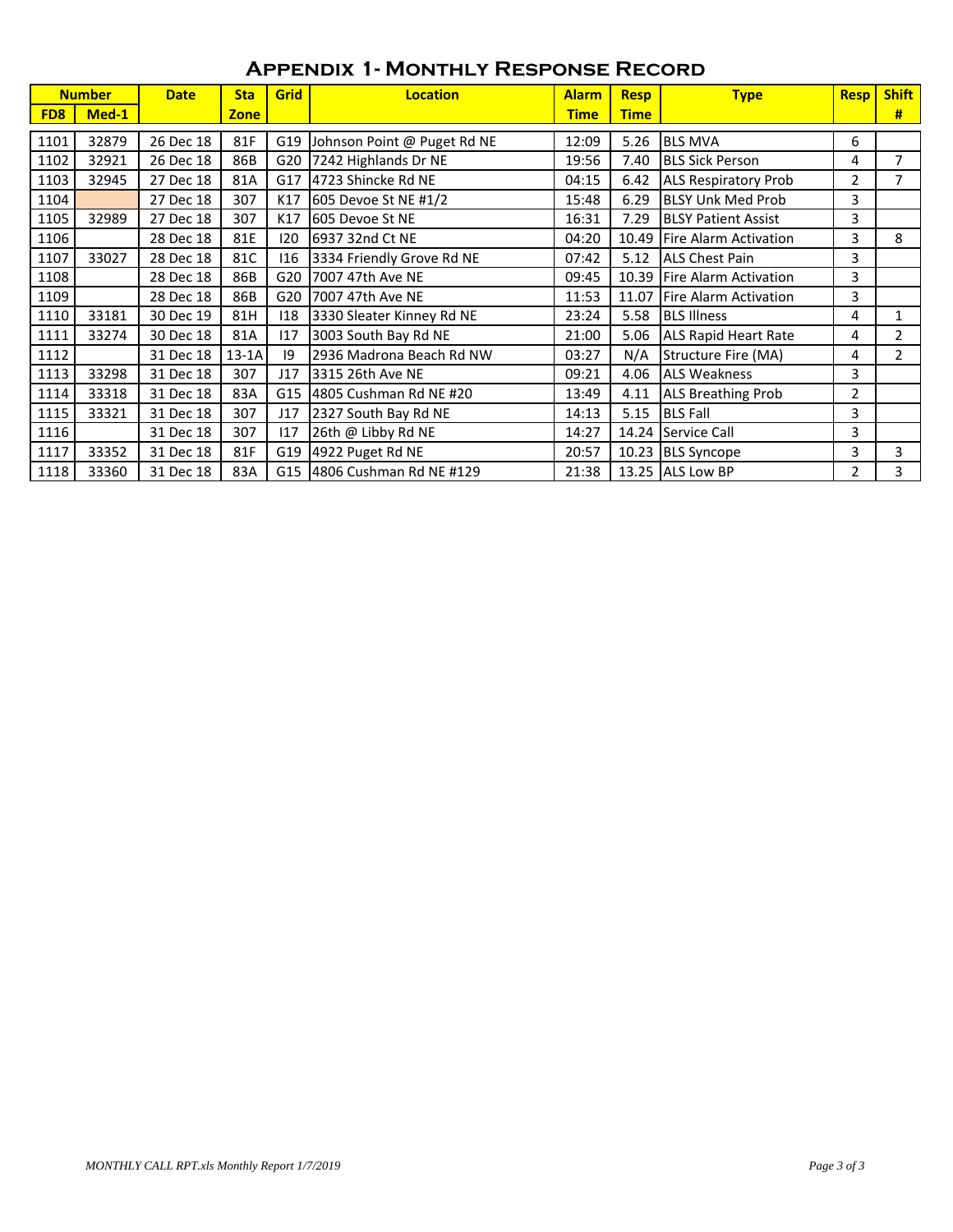## **Appendix 2-Volunteer Staffing Report**

| <b>NAME</b>         | RANK/<br><b>STATUS</b>                                                                         | <b>SHIFT / DATE</b>     | <b>NAME</b>          | RANK/<br><b>STATUS</b>                                                                         | <b>SHIFT / DATE</b>     | <b>NAME</b>            | RANK/<br><b>STATUS</b>       | <b>SHIFT / DATE</b> |
|---------------------|------------------------------------------------------------------------------------------------|-------------------------|----------------------|------------------------------------------------------------------------------------------------|-------------------------|------------------------|------------------------------|---------------------|
| Armstrong, Walker   | OSP                                                                                            |                         | Johnson, Jacob       | <b>EMT</b>                                                                                     | $\overline{2}$          | Zimmerman, Jacob       | $\mathsf{FF}% _{\mathsf{F}}$ | $\mathbf{1}$        |
| Bahr, Michaela      | FF/EMT                                                                                         | 6                       | Konrad, Maxwell A    | $\mathsf{FF}% _{\mathsf{F}}$                                                                   | $\overline{7}$          | Zopolis, James P       | Receptionist                 |                     |
| Benson, Marikka     | <b>EMT</b>                                                                                     | $\overline{3}$          | Kraft, Bethany H     | F                                                                                              | $\boldsymbol{6}$        | Zvirzdys, Joshua       | FF/EMT                       | $\overline{2}$      |
| Bigelow, Debra W    | Receptionist                                                                                   |                         | Kramer, Gavin        | F                                                                                              | 8                       | Affigne, Ariel         | Resigned                     | 6/21/2018           |
| Bivens, Dan         | Receptionist                                                                                   |                         | Lacy, Ben            | FF/EMT/AO                                                                                      | $\overline{2}$          | Alvis, Joseph          | Resigned                     | 6/26/2018           |
| Bonser, William A   | $\mathsf{FF}% _{\mathsf{F}}$                                                                   | $\boldsymbol{2}$        | LaDue, Chris         | BC                                                                                             | 2,6&8                   | Bain, Tyler            | LoA                          | 9/7/2018            |
| Brandt, Robert      | FF                                                                                             | $\overline{5}$          | LaGra, Kimberly W    | FF                                                                                             | 2                       | Baker, J.O.            | Resigned                     | 11/12/2018          |
| Brink, Peggy        | Receptionist                                                                                   |                         | Leyva, Jennifer      | FF/EMT                                                                                         | $\overline{7}$          | Barron, Brentt C       | Resigned                     | 11/1/2018           |
| Bushaw, Bladden M   | F                                                                                              | $\overline{4}$          | Liukkonen, David     | FF/AO                                                                                          | 6 & 8                   | Byers, David           | Resigned                     | 6/30/2018           |
| Carlton, Susan E    | Receptionist                                                                                   |                         | Longmire, Damian     | BC                                                                                             | 3, 5 & 9                | Cavill, Kelsey         | Resigned                     | 4/10/2018           |
| Caron, Judy G       | Receptionist                                                                                   |                         | Mahoney, Korban      | FF                                                                                             | 6                       | Clem, Christopher E    | LoA                          | 11/1/2018           |
| Clemens, Jonathan   | <b>EMSO</b>                                                                                    |                         | McCann, Dustin       | FF/AO                                                                                          | 4                       | Curry, Marion          | Resigned                     | 3/26/2018           |
| Clinton, Anthony    | $\mathsf{FF}% _{\mathsf{F}}$                                                                   | $\mathbf{1}$            | Olson, Brian         | Lieutenant                                                                                     | 6                       | Darling, Kyle          | Resigned                     | 8/1/2018            |
| Cochran, Ann        | Receptionist                                                                                   |                         | Osborn, Mara         | EMT/AO                                                                                         | $\overline{\mathbf{5}}$ | Duppenthaler, Andrew D | Resigned                     | 12/27/2018          |
| Conklin, Amber S    | FF.                                                                                            | 9                       | Parnell, Evan        | FF/EMT/AO                                                                                      | $\overline{2}$          | Ege Wenger, Hans       | Resigned                     | 7/31/2018           |
| Coyne, Ashlie       |                                                                                                | $\overline{5}$          | Petersen, Lisa Amber | FF                                                                                             | 9                       | Fenton, Christopher    | LoA                          | 7/26/2018           |
| Dicke, Ben          | FF/AO                                                                                          | 8                       | Poole, James         | FF/AO                                                                                          | $\overline{7}$          | Follett, Jagger        | Resigned                     | 3/22/2018           |
| Dodge, David        | Lieutenant                                                                                     | $\overline{3}$          | Prine, Don           | <b>OSP</b>                                                                                     |                         | Freese, Sarah          | Resigned                     | 4/1/2018            |
| Estrada, Diana      | FF/EMT                                                                                         | $\mathbf 1$             | Robinette, Les       | BC                                                                                             | 1,4 & 7                 | Hoover, Ronald         | Resigned                     | 7/1/2018            |
| Fakkema, Ryan J     | FF                                                                                             | 3                       | Robinson, Zackery W  | $\mathsf{FF}% _{\mathsf{F}}$                                                                   | $\mathbf{1}$            | Iverson, Kyle T        | Resigned                     | 5/31/2018           |
| Fass, Bonnie        | Receptionist                                                                                   |                         | Roebuck, Tara A      | <b>EMT</b>                                                                                     | $\bf 8$                 | Jones, Galen           | Resigned                     | 6/1/2018            |
| Flynn, Angelina     | <b>EMT</b>                                                                                     | 9                       | Satchet, James       | <b>EMT</b>                                                                                     | $\overline{7}$          | Kilpatrick, Doug       | Retired                      | 7/1/2018            |
| Fox, Eli            | FF/EMT                                                                                         | $\overline{9}$          | Sheller, Elliot      | FF/EMT                                                                                         | $\overline{4}$          | Kolvick, Samantha      | Resigned                     | 5/31/2018           |
| Frost, Shane        | $\mathsf{FF}% _{0}\left( \mathcal{F}_{0}\right) =\mathsf{FF}_{0}\left( \mathcal{F}_{0}\right)$ | 4 & 9                   | Sinclair, Sharon     | Receptionist                                                                                   |                         | Lara, LeRoy            | Resigned                     | 3/22/2018           |
| Gettle, Eric James  | F                                                                                              | $\boldsymbol{7}$        | Skorna, Zach         | FF/EMT/AO                                                                                      | $\mathbf{1}$            | Maker, Jarid           | Resigned                     | 2/24/2018           |
| Gibler, Bryce       | FF                                                                                             | $\overline{5}$          | Smith, Kelli         | <b>EMT</b>                                                                                     | $\mathbf{1}$            | Maurer, Adam           | Resigned                     | 8/1/2018            |
| Gill, Patricia Ann  | Receptionist                                                                                   |                         | Stenerson, Ian       | FF/AO                                                                                          | 3                       | McGrath, Paul          | Resigned                     | 1/9/2018            |
| Gormley, Robert     | Lieutenant                                                                                     | 9                       | Stevick, Cassidy     | FF/EMT                                                                                         | 3                       | McManus, Alex          | Resigned                     | 10/12/2018          |
| Harn, Jakob         | $\mathsf{FF}% _{0}$                                                                            | $\overline{4}$          | Stewart, Christopher | FF/AO                                                                                          | 1& 5                    | Meyers, Raymond        | Resigned                     | 3/15/2018           |
| Harry, Raymond L    | Receptionist                                                                                   |                         | Sullivan, Amber      | FF/EMT                                                                                         | 5                       | Minge, Jonathan        | Resigned                     | 7/21/2018           |
| Hayes, Dale         | FF/EMT/AO                                                                                      | 9                       | Thoms, Michael L     | $\mathsf{FF}% _{0}\left( \mathcal{F}_{0}\right) =\mathsf{FF}_{0}\left( \mathcal{F}_{0}\right)$ | $\overline{2}$          | Moye, Dylan            | Resigned                     | 8/1/2018            |
| Helfrich, Jefferson | FF/EMT                                                                                         | $\overline{\mathbf{4}}$ | Toth, Terry          | $\mathsf{FF}% _{0}$                                                                            | $\mathbf{1}$            | Palmeri, Jonathan M    | Resigned                     | 11/10/2018          |
| Henson, Ronald C    | Receptionist                                                                                   |                         | VanKirk, Nick        | F                                                                                              | 3                       | Parrish, Joseph        | LoA                          | 6/2/2018            |
| Henze, Dane         | Lieutenant                                                                                     | $\overline{7}$          | Williams, Tom        | FF/AO                                                                                          | $\overline{2}$          | Perry, Andrew          | Resigned                     | 3/29/2018           |
| Hollander, Max      | Lieutenant                                                                                     | $\mathbf 1$             | Youngs, John         | $\mathsf{FF}% _{\mathsf{F}}$                                                                   | 9                       | Rendon, Mike           | LoA                          | 7/1/2018            |
|                     |                                                                                                |                         |                      |                                                                                                |                         | Rose, Kristina M       | Resigned                     | 6/1/2018            |
|                     |                                                                                                |                         |                      |                                                                                                |                         | Russel, Justin         | Resigned                     | 2/9/2018            |
|                     |                                                                                                |                         |                      |                                                                                                |                         | Selness, Auriel        | Resigned                     | 12/20/2018          |
|                     |                                                                                                |                         |                      |                                                                                                |                         | Szarko, Luis           | Resigned                     | 1/12/2018           |
|                     |                                                                                                |                         |                      |                                                                                                |                         | Warfield, Tony         | LoA                          | 9/10/2018           |
|                     |                                                                                                |                         |                      |                                                                                                |                         | Wilson, John           | Resigned                     | 4/15/2018           |